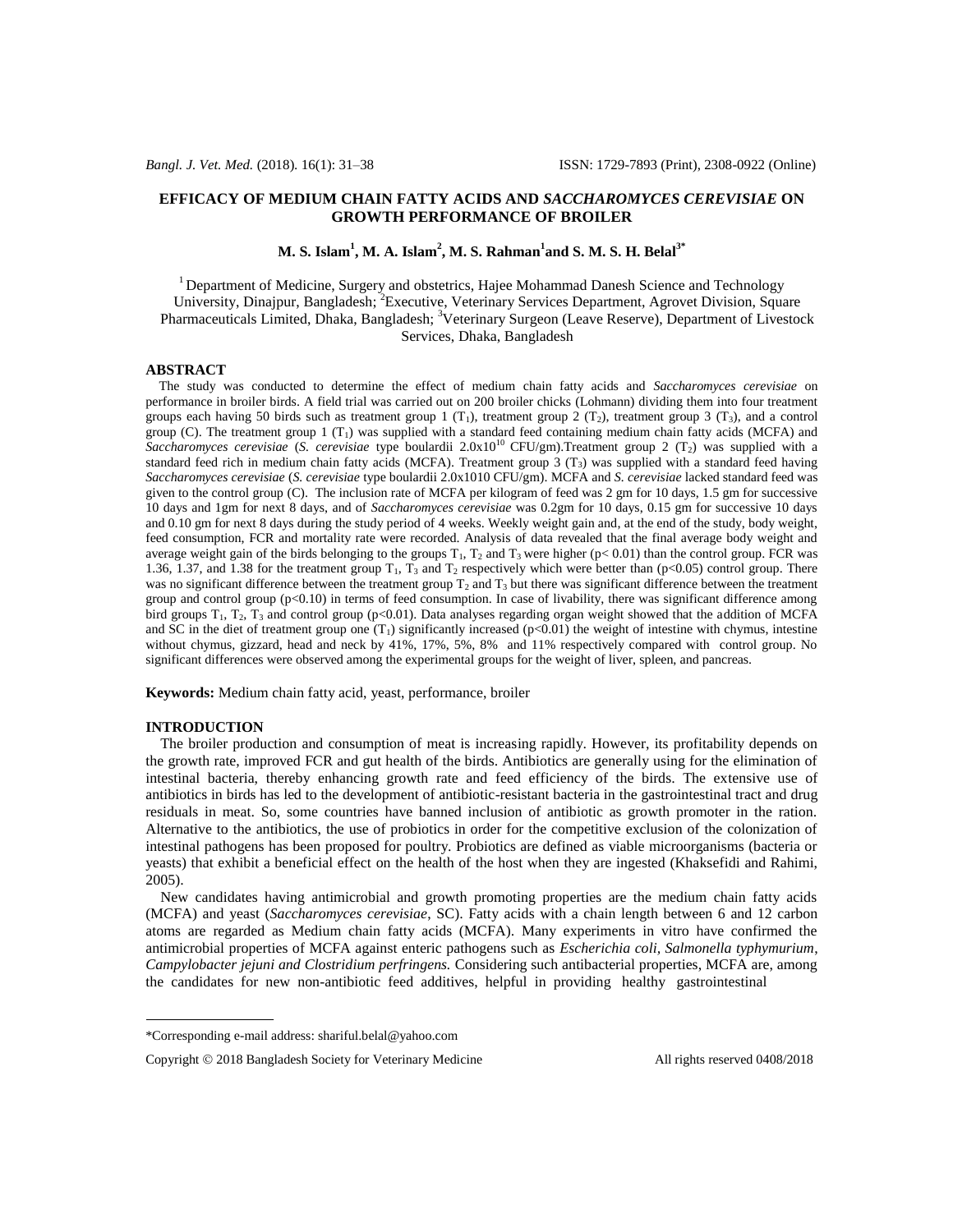condition in broilers. Based on research with poultry, MCFA can be an alternative to antibiotic growth promoters (Khosravinia, 2015).Yeast microbes are probably one of the earliest domesticated organisms. For a long time, yeast products have been successfully included in feed as natural growth promoters for animals and poultry. Yeasts are unicellular and most of them reproduce asexually by mitosis and many do so by an asymmetric division process called budding (Adebiyi *et al*., 2012).Various strains of *Saccharomyces cerevisiae* (*SC*) have long been fed to animals as a source of unknown growth factor. It was reported that feeding *SC* to chickens improved weight gain and feed/gain ratio (Zhang *et al*., 2005). In addition to growth performance, there are literature (Akiba *et al*., 2001; Lee *et al*., 2002) showing that enrichment of diets with yeast could favorably improve broiler meat quality. Specifically, edible meats sampled from broiler chickens fed a diet containing *SC*  exhibited increased tenderness (Bonomi *et al*., 1999) and increased water-holding capacity (Lee *et al*., 2002). However, the effect of *SC* supplementation on oxidative stability of chicken meat was not extensively studied although there are indications (Meyer *et al*., 1994; Ampel *et al*., 2000) that *SC* may possess antioxidant property. Conducted research indicated that the commercialized types of yeast have the ability to optimize feed digestibility and utilization. However, little information has been published on the synergetic effects of medium chain fatty acids and *Saccharomyces cerevisiae* on performance in broiler chickens. So, this study was carried out to investigate the effect of dietary supplement of medium chain fatty acids (galibiotic® ) and *Saccharomyces*  cerevisiaetype boulardii (CNCM 1-1079) 2.0x10<sup>10</sup> CFU/gm (Levucell SB 20 ME Powder<sup>®</sup>) and their combination on production performance, carcass characteristics and cost effective ratio of broiler production under Bangladesh condition.

## **MATERIALS AND METHODS**

## **Study area and period**

 The research work was conducted in a poultry farm of Kishoreganj district of Bangladesh. The experimental work was in the form of four weeks feeding trial, carried out in the spring season during the period from 1<sup>st</sup> March, 2017 to 28<sup>th</sup> March, 2017 to assess the value of Medium chain Fatty acids and *Saccharomyces cerevisiae* type boulardii as growth and health promoter for broiler chicks.

## **Experimental birds and management**

 The experiment was carried out with 200 commercial broiler hybrid strain of day-old chicks (Lohmann) purchased from a commercial hatchery (Kazi Farms Group). The chicks were divided into 4 groups and reared on deep litter in separate compartments measuring 50 square feet each of the farm house (Figure 1). The compartments were thoroughly cleaned, white washed and disinfected before putting the experimental chick into these. Each group was named as the treatment group 1 (T1), treatment group 2 (T2), treatment group 3 (T3), and the control group (C). All the birds were provided with the same management conditions like floor space, temperature, relative humidity, ventilation and lighting. Immediately after unloading from the chick boxes the chicks were given glucose and vitamin-C to prevent the stress occurring during transportation. After 2 hours of arrival, chicks were offered to drink and feed on mash ration. Each pen was equipped with one flat chick feeding tray for the first few days, and then replaced by linear feeder and thereafter, round feeder (Figure 2). One round drinker was supplied in each pen, and one electric bulb of 60 watts was used for lighting and as a source of heat during brooding. Brooding temperature were maintain correctly. Optimum light was provided daily throughout the whole experimental period. The chicks were brooded at  $95^{\circ}F$  during first week and thereafter; the temperature was reduced by  $5^{\circ}$ F every week until the temperature reached to the room temperature. The starter and finisher broiler rations were supplied to the broiler chicken appropriately. A weighed amount of the ration was offered to the birds twice a day and the left over feed was collected to calculate feed consumption of the birds.

## **Experimental agents**

 Commercially available medium chain fatty acids (galibiotic® ) and *Saccharomyces cerevisiae* type boulardii  $(CNCM 1-1079)$ ,  $2.0x10^{10} CFU/gm$  (Levucell SB 20 ME Powder<sup>®</sup>) were used in this study. The products were of the Agrovet Division of the Square Pharmaceuticals Ltd., Dhaka, Bangladesh.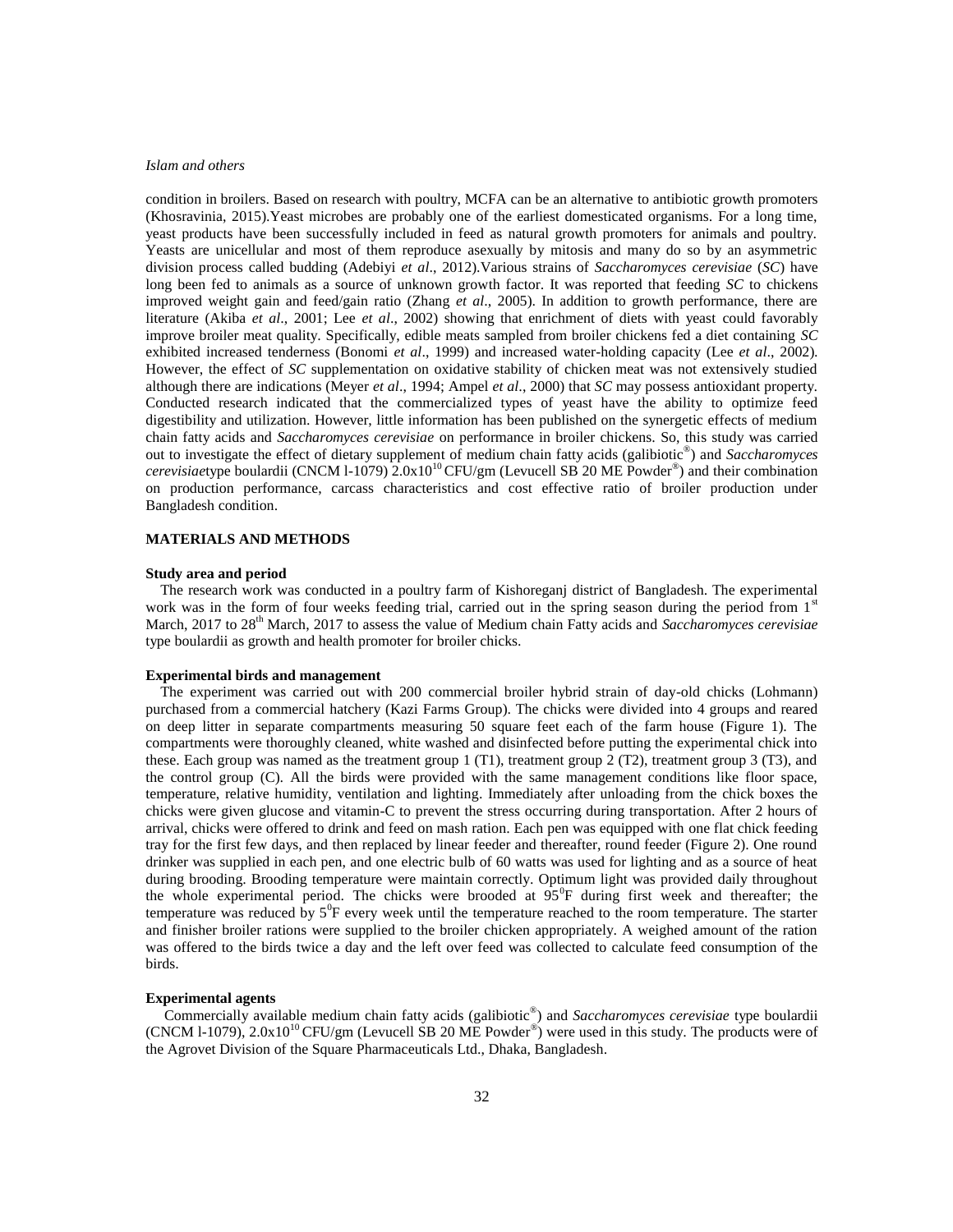## **Feeding Management**

 The experimental birds were feed on the starter feed for the first two weeks and were allowed to feed on the finisher feed for the rest of the life. Two commercially available experiential feed used in the experiment were chick starter and finisher. The feed were formulated by ZHENGBANG BAY (BD) LTD by using feed ingredients commonly used in poultry feeding in Bangladesh. The analyses of the feed are shown below (Table 1 and 2).

Table 1. Starter feed analyses

| $\cap$ n<br>ີ | МE<br>[kcal/kg] | $\sim$ $\sim$<br>ີ |    | ~u  |       | <b>N</b> |
|---------------|-----------------|--------------------|----|-----|-------|----------|
| 22%           | 3200            | 5%                 | 4% | 85% | ).50% | 12%      |

Table 2. Finisher feed analyses

| σD<br>ີ | $\overline{11}$<br>$\sqrt{ }$<br>$17001/17\sigma$<br>NGH/RE<br>17.LL<br>. . | $\sim$ $\sim$<br>◡▴                                      |                                  |                        |                 | M   |
|---------|-----------------------------------------------------------------------------|----------------------------------------------------------|----------------------------------|------------------------|-----------------|-----|
| 20%     | 2000<br>w                                                                   | 5%                                                       | $\epsilon$ <sup>0</sup><br>$5\%$ | 750%<br>70<br><u>ັ</u> | 5%              | 12% |
| $\sim$  | $\sim$<br>$\sim$<br>$\sim$<br>D                                             | $T^{\prime}$<br>$\blacksquare$<br>$\sim$<br>$\mathbf{r}$ | $\sim$<br>$\cdots$               | $\mathbf{L}$<br>n.     | $\cdots$<br>. . |     |

Legends: CP= Crude Protein, CF=Crude Fiber, F=Fat, Ca=Calcium, P=Phosphorus, M=Moisture

The treatment group  $1(T_1)$  received a standard feed with commercially available both medium chain fatty acids (MCFA) and *Saccharomyces cerevisiae* (*S. cerevisiae* type boulardii 2.0x10<sup>10</sup> CFU/gm). The treatment group 2  $(T_2)$  received standard feed with MCFA only. The treatment group 3  $(T_3)$  received standard feed with *S*. *cerevisiae,* and the control group (C) received standard feed only. The MCFA was supplemented at the rate of 2 gm/ kg feed for the first 10 days, 1.5 gm/kg feed for successive 10 days and 1 gm/kg feed for next 8 days and the *Saccharomyces cerevisiae* was given at the rate of 0.2 gm/ kg feed for the first 10 days, 0.15 gm/ kg feed for successive 10 days and 0.10 gm/ kg feed for next 8 days during the whole experiment.

### **Experimental Procedures**

 On arrival, the chicks were unpacked in a holding pen inside the experimental house. They were visually inspected for health, thriftiness and weakness. Underweight and unhealthy chicks were excluded from the experiment. Two hundred chicks were then randomly assigned to the experimental pens at the rate of 50 chicks per pen. The birds in each pen were then weighed to determine their initial live weight, and were then offered the respective diet. Weekly feed consumption, live weight, weight gain, and mortality were recorded. At the end of each week, live weight of the experimental birds in each pen was determined and the weekly live weight gain was assessed by difference from that of the previous week. The live weight gain was then related to the weight of the feed consumed per week to calculate the feed conversion ratio, as grams feed consumed per week over the live weight gain in grams for the same week. They were then statistically analyzed for the treatment difference as per DMRT. At the end of the experiment, weights of different organs of the body were measured to find out the effect of medium chain fatty acids and *Saccharomyces cerevisiae* on organ -weights of broiler chickens.

### **Experimental layout**

A total of 200 day- old broiler chicks randomly assigned into 4 dietary treatment groups were as follows:

Treatment group T<sub>1</sub> (50): Basal diet+ MCFA + *Saccharomyces cerevisiae* 

Treatment group  $T_2$  (50): Basal diet+ MCFA

Treatment group T3 (50): Basal diet+ *Saccharomyces cerevisiae*

Control group  $\tilde{C}$  (50): Basal diet

## **Vaccination schedule**

 The birds were immunized against some commonly occurring diseases with commercially available and good reported vaccines as per schedule prescribed by the company (Table 3).

| Age (Day)  | <b>Diseases</b>                           | Vaccine                 | Route                  |
|------------|-------------------------------------------|-------------------------|------------------------|
| $1st$ day  | Newcastle Disease + Infectious Bronchitis | Cevac $BIL^{\omega}$    | Eye drop               |
| $9th$ day  | Infectious Bursal Disease                 | Cevac IBDL <sup>®</sup> | Through drinking water |
| $16th$ day | Infectious Bursal Disease                 | Cevac IBDL <sup>®</sup> | Through drinking water |
| $21st$ day | Newcastle Disease                         | Cevac NewL <sup>®</sup> | Through drinking water |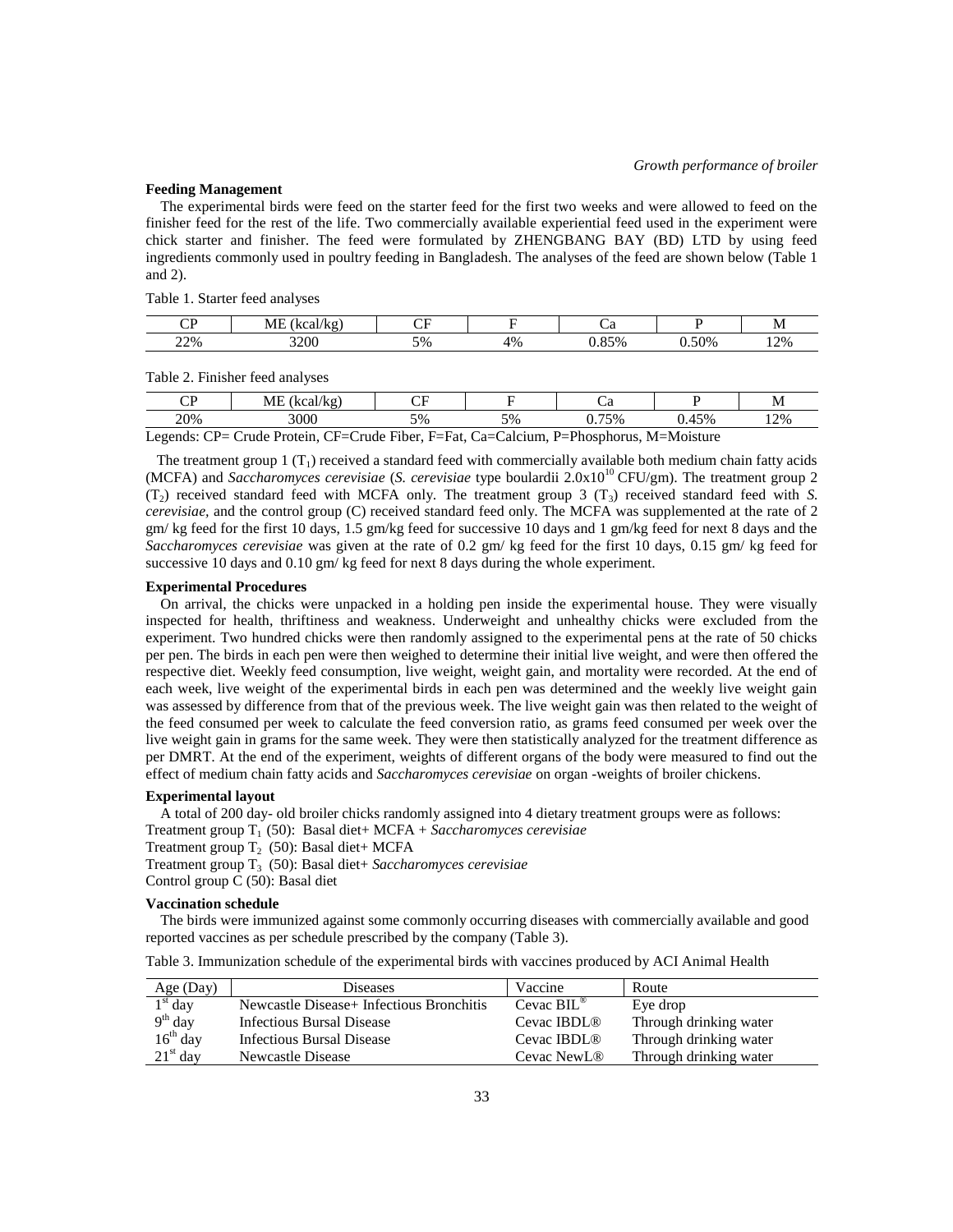# **RESULTS**

#### **Live weight**

 The initial body weights in treatment group 1 (T1), treatment group 2 (T2), treatment group 3 (T3), and the control group (C) were 187.700g, 185.388 g, 186.531 g & 183.429 respectively in first 14 days whereas, the final body weight in experimental birds were 1587.980 g, 1561.713 g, 1568.308 g & 1444.832 g respectively in total 28 days of rearing. Initial live weights among the experimental groups were not significantly (P>0.05) different (Figure 1). Productive performance of broiler supplemented with medium chain fatty acids (galibiotic®) and *Saccharomyces cerevisiae* type boulardii (CNCM l-1079) 2.0x1010 CFU/gm (Levucell SB 20 ME Powder®) and their combination showed final live weight significantly (p<0.01) higher in experimental birds of the group  $T_1$ , group  $T_3$  and group  $T_2$  as compared to the control group (C) up to 4 weeks of age (Table 4 and Figure 1).

Table 4. Effect of medium chain fatty acids (galibiotic®) and *Saccharomyces cerevisiae* type boulardii (Levucell SB 20 ME Powder®) on productive performances of different experimental dietary treatment groups of broilers

| <b>Parameters</b>     | Initial B. W.<br>(2 <sup>nd</sup> weeks) |            | Final B.W.<br>(4 <sup>th</sup> weeks) |            | Weight gain $(g)$<br>$(2nd-4th weeks)$ |            | Feed consumption<br>(g) |            | <b>FCR</b>         |            | Livability $(\%)$ |            |
|-----------------------|------------------------------------------|------------|---------------------------------------|------------|----------------------------------------|------------|-------------------------|------------|--------------------|------------|-------------------|------------|
|                       | Mean                                     | <b>SEM</b> | Mean                                  | <b>SEM</b> | Mean                                   | <b>SEM</b> | Mean                    | <b>SEM</b> | Mean               | <b>SEM</b> | Mean              | <b>SEM</b> |
| $MCFA+SC(T1)$         | 187.700                                  | 0.949      | 1587.980 <sup>a</sup>                 | 0.632      | $1400.280$ <sup>a</sup>                | 1.581      | $2169.632^{b}$          | 3.162      | 1.360 <sup>b</sup> | 0.032      | 98 <sup>a</sup>   | 0.316      |
| MCPA(T <sub>2</sub> ) | 185.388                                  | 1.581      | $1561.713^c$                          | 3.162      | $1376.325^b$                           | 4.743      | $2164.409b^{c}$         | 1.265      | 1.380 <sup>b</sup> | 0.063      | 98 <sup>a</sup>   | 0.632      |
| $SC(T_3)$             | 186.531                                  | 3.162      | 1568.308 <sup>b</sup>                 | 0.632      | $1381.777^b$                           | 3.795      | $2160.980^{\circ}$      | 1.581      | 1.370 <sup>b</sup> | 0.032      | 98 <sup>a</sup>   | 0.316      |
| Control $(C)$         | 183.429                                  | 0.949      | 1444.832 <sup>d</sup>                 | 1.265      | $1261.403^{\circ}$                     | 0.316      | 2175.832 <sup>a</sup>   | 1.581      | $1.500^{\rm a}$    | 0.095      | 96 <sup>b</sup>   | 0.316      |
| p value               | 0.451                                    |            | 0.000                                 |            | 0.000                                  |            | 0.001                   |            | 0.041              |            | 0.007             |            |
| Significance          | NS.                                      |            | **                                    |            | **                                     |            | **                      |            | *                  |            | **                |            |

MCFA= Medium chain fatty acids, SC=*Saccharomyces cerevisiae,* B.W. = Body weight, FCR= Feed conversion ratio. \* = Significant at 5% level of probability; \*\* = Significant at 1% level of probability; NS = Not significant; SEM= Standard error of mean. In a column figures with same letter or without letter do not differ significantly whereas figures with dissimilar letter differ significantly (as per DM)



Figure 1. Average body weight trends of experimental birds Figure 2. Average weight gain trends of experimental birds



#### **Live weight gain**

The results of the live weight gains were found significantly  $(p<0.01)$  higher in experimental birds of the group  $T_1$ , group  $T_3$  and group  $T_2$  as compared to the control group (C) up to 4<sup>th</sup> weeks of age (Table 4 and Figure 2).

## **Feed consumption**

 The data present that, the dietary treatments did not have any significant effects on the mean total feed consumption of the experimental birds group  $T_2$  and  $T_3$ . A general trend in total feed consumption is, however noticeable, showing that the highest feed consumption (2175.832  $g$ / birds) was attained by the control group (C),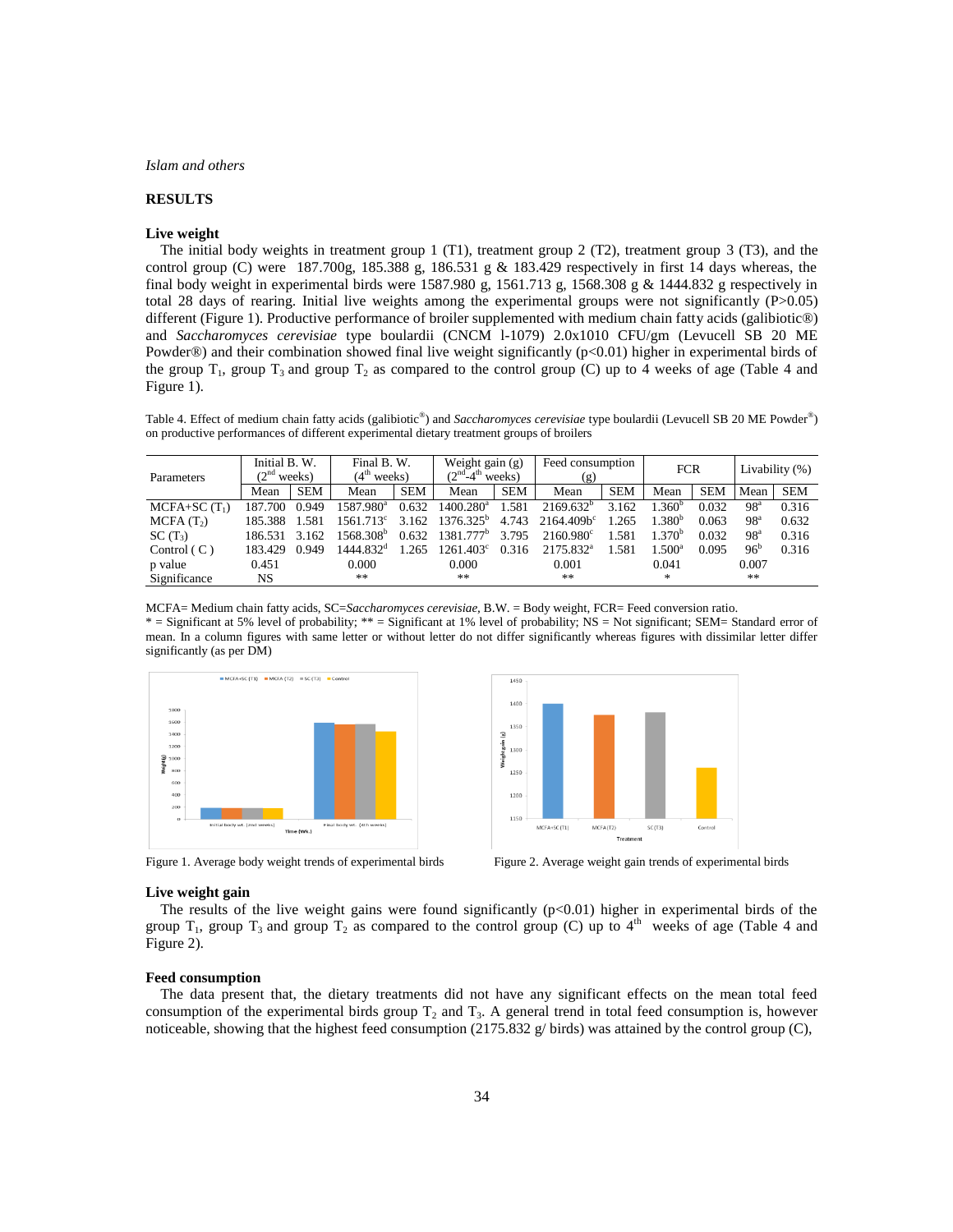followed by the treatment group 1 (2169.632 g/birds) and treatment group 2 (2164.409g/birds). The lowest feed consumption (2160.980 g/ birds) was attained by the treatment group three  $(T_3)$  (Table 4 and Figure 3).

## **Feed conversion ratio (FCR)**

Table (4) also presents the data on feed conversion ratio. Treatment group 1 ( $T<sub>1</sub>$ ) fed the diet containing MCFA and SC attained the best feed conversion ratio (1.36), and it was followed by the treatment group 3 (1.37) fed on diet containing SC and treatment group 2 (1.38) fed on diet containing MCFA. Poor feed conversion ratio (1.50) was attained by the control group (C) of birds fed the standard diet only (Table 4 and Figure 4).





Figure 3. Feed consumption trends of experimental birds



#### **Livability**

 Analysis showed that livability of the treatment groups 1, 2, and 3 was higher than the control group, but the livability among the treatment groups was not significant different (Table 4 and Figure 5).



Figure 5. Livability percentage of experimental birds Figure 6. Carcass characteristics (Organ weights)



#### **Organ- weight**

 The organ-wise data analysis reveals that, the dietary treatments have significant effects on the weights of head, neck, heart, proventriculus, gizzard, intestine with chymus and intestine without chymus (P < 0.05, Table 5). The highest weight of these parameters is noticeable in the group of birds fed the diet containing MCFA + SC, which was significantly higher than that of the birds fed on the other experimental diets (Table 5 and Figures 6, 7 & 8).

| Table 5. Effect of medium chain fatty acids and Saccharomyces cerevisiae on organ weights of broiler chickens |  |  |
|---------------------------------------------------------------------------------------------------------------|--|--|
|                                                                                                               |  |  |

|                       | Head                |            | Neck             |            |                     | Heart      |        | Liver      |       | Spleen     |  |
|-----------------------|---------------------|------------|------------------|------------|---------------------|------------|--------|------------|-------|------------|--|
|                       | Mean                | <b>SEM</b> | Mean             | <b>SEM</b> | Mean                | <b>SEM</b> | Mean   | <b>SEM</b> | Mean  | <b>SEM</b> |  |
| $MCPA+SC(T1)$         | $42.000^a$          | 0.949      | $47.800^{\rm a}$ | 0.663      | $11.800^a$          | 0.663      | 46.000 | 0.707      | 2.120 | 0.080      |  |
| MCPA(T <sub>2</sub> ) | $38.300^{\circ}$    | 0.539      | $42.300^{\circ}$ | 0.374      | 10.350 <sup>c</sup> | 0.430      | 46.250 | 0.592      | 2.106 | 0.065      |  |
| $SC(T_3)$             | $40.150a^{b}$       | 0.723      | $45.050^{\circ}$ | 0.421      | $11.076^{\circ}$    | 0.539      | 46.124 | 0.647      | 2.116 | 0.070      |  |
| Control               | 34.600 <sup>b</sup> | 0.510      | $36.800^{\circ}$ | 0.860      | 8.900 <sup>c</sup>  | 0.332      | 46.500 | 0.500      | 2.090 | 0.078      |  |
| P value               | 0.000               |            | 0.000            |            | 0.006               |            | 0.947  |            | 0.992 |            |  |
| Significance level    | $***$               |            | **               |            | **                  |            | NS     |            | NS    |            |  |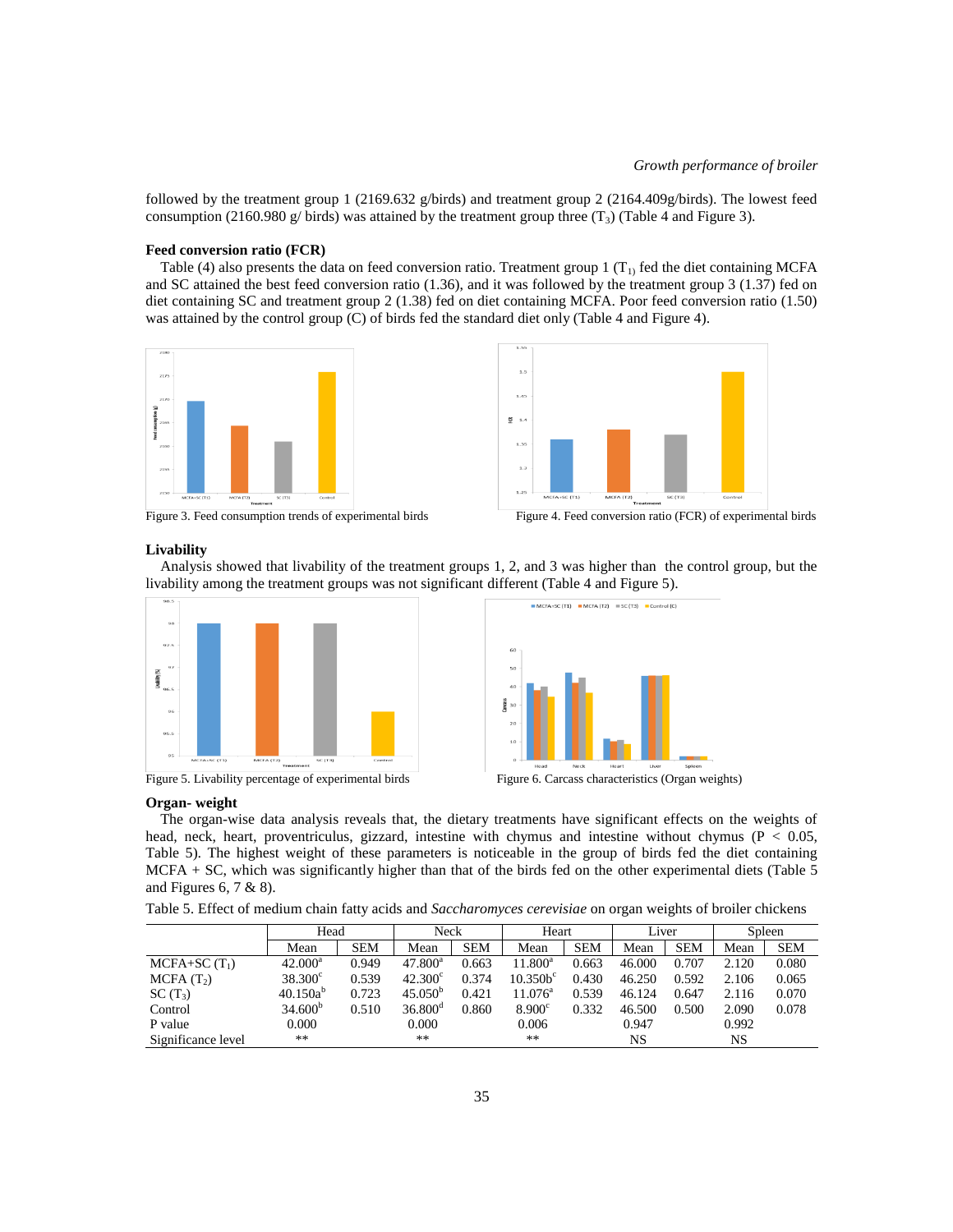|                       | Pancreas |            | Proventriculus   |            | Gizzard          |            | Intestine with<br>chymus |            | Intestine without<br>chymus |            |
|-----------------------|----------|------------|------------------|------------|------------------|------------|--------------------------|------------|-----------------------------|------------|
|                       | Mean     | <b>SEM</b> | Mean             | <b>SEM</b> | Mean             | <b>SEM</b> | Mean                     | <b>SEM</b> | Mean                        | <b>SEM</b> |
| $MCPA+SC(T1)$         | 6.200    | 0.255      | $10.700^{\rm a}$ | 0.374      | $27.400^a$       | 0.748      | $150.800^{\circ}$        | 1.393      | $78.000^a$                  | 1.304      |
| MCPA(T <sub>2</sub> ) | 6.440    | 0.232      | $9.560^{o}$      | 0.256      | $24.700^{\circ}$ | 0.374      | $130.200^{\circ}$        | 0.903      | $69.600^{\circ}$            | 0.797      |
| $SC(T_3)$             | 6.320    | 0.215      | $10.132^{ab}$    | 0.310      | $26.050^{ab}$    | 0.527      | $140.500^{b}$            | 1.110      | 73.800 <sup>b</sup>         | 0.960      |
| Control               | 6.680    | 0.384      | $8.420^{\circ}$  | 0.208      | $22.000^{\circ}$ | 0.548      | $109.600^{\circ}$        | 0.927      | $61.200^{\circ}$            | 1.241      |
| p value               | 0.663    |            | 0.000            |            | 0.000            |            | 0.000                    |            | 0.000                       |            |
| Significance level    | NS       |            | **               |            | $***$            |            | $***$                    |            | $**$                        |            |

Legends: MCFA= Medium chain fatty acids, SC = *Saccharomyces cerevisiae*

\* = Significant at 5% level of probability

 $** =$  Significant at 1% level of probability

 $NS = Not$  significant

SEM= Standard error of mean in a column figures with same letter or without letter do not differ significantly whereas figures with dissimilar letter differ significantly (as per DMRT)



Figure 7. Carcass characteristics (Organ weights) Figure 8. Carcass characteristics (Organ weights)

# **Cost- effectiveness of production**

 It was obvious that medium chain fatty acids (galibiotic® ) and *Saccharomyces cerevisiae* type boulardii (Levucell SB 20 ME Powder® ) were effective on broiler production with a single using regimen more effective than combined one (Table 6 ).

Table 6. Cost effective analysis of different treatment groups of broilers fed on medium chain fatty acids (galibiotic<sup>®</sup>) and *Saccharomyces cerevisiae* type boulardii (Levucell SB 20 ME Powder<sup>®</sup>)

| Description                                               |                       | $T_1$   | $T_2$    | $T_3$    |
|-----------------------------------------------------------|-----------------------|---------|----------|----------|
| $Cost/check$ (Tk.)                                        | 50                    | 50      | 50       | 50       |
| Avg. feed consumed kg/birds                               | 2.175                 | 2.169   | 2.164    | 2.160    |
| Feed price/kg (Tk.)                                       | 42                    | 42      | 42       | 42       |
| Cost of Galibiotic <sup>®</sup> (Tk./bird)                | 0                     | 3.50    | 3.53     | $\theta$ |
| Cost of Levucell SB 20 ME Powder <sup>®</sup> (Tk./ bird) |                       | 3.68    | $\theta$ | 3.60     |
| Feed cost (Tk./ bird)                                     | 91.35                 | 98.278  | 94.418   | 94.32    |
| Miscellaneous (Tk./ bird)                                 | 18                    | 18      | 18       | 18       |
| Total cost/broiler (Tk.)                                  | 109.35                | 116.278 | 112.418  | 112.32   |
| Average live weight (kg)                                  | 1.444                 | 1.587   | 1.561    | 1.568    |
| Sale price/Kg live wt. (Tk.)                              | 12.<br>$\overline{4}$ | 124     | 124      | 124      |
| Sale price/broiler (Tk.)                                  | 179.056               | 196.788 | 193.564  | 194.432  |
| Net profit/broiler (Tk.)                                  | 69.706                | 80.51   | 81.146   | 82.112   |
| Benefit over control/ broiler (Tk.)                       | 0                     | 10.804  | 11.44    | 12.406   |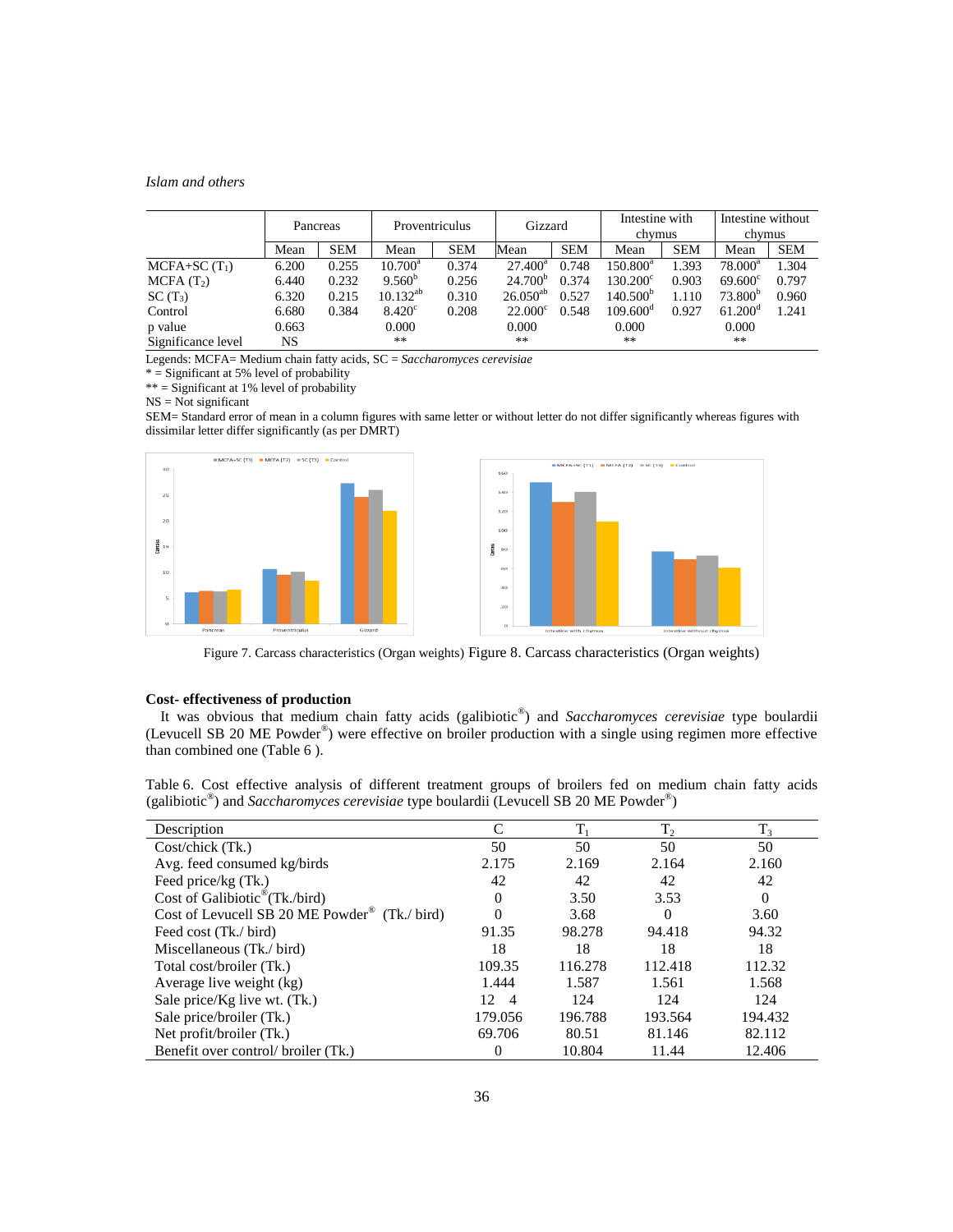## **DISCUSSION**

 This study was performed to assess the effects of dietary supplementation of medium chain fatty acids and *Saccharomyces cerevisiae* on growth performance of broiler chicks. Data analysis had shown that the average live weight gains were found always higher in MCFA+SC, MCFA and SC fed groups as compared to control group (1-28 days). According to Table 3 there were significant differences  $(p<0.01)$  among the MCFA+SC groups, MCFA groups and SC groups as compared to control groups. There were no significant differences between the MCFA and SC groups in weight gain trends. But there were significance difference (p<0.01) between the MCFA+SC groups and control groups. In case of FCR, there was significant difference between control group and the treatment groups. But there was no significant difference within the  $T_1$ ,  $T_2$  and  $T_3$  groups. This result is in agreement with the previously reported findings of several works. Higher body weight gains for MCFA and SC fed broilers were also reported by Kliseviciute *et al.* (2015), Hejdysz *et al.* (2012), Bradley *et al.*  (1994), Zhang *et al.* (2005), Miazzo *et al.*(2005), Aghdamshahriar *et al.* (2005), Shareef and Al-Dabbagh (2009). Due to the higher production at low cost, best profit was observed in the group of birds fed *Saccharomyces cerevisiae* then control and other treatment groups. This was may be due to the effect of *Saccharomyces cerevisiae* in decreasing the harmful pathogen of the gut by inhibiting their attachment to the intestinal wall, as a result sound intestinal environment that causes more absorption of nutrients and improvement of the productive performances of broiler.

Data analyses of organ weight (Table 4) shows that the addition of MCFA and SC birds group  $(T_1)$ in diets of broiler chickens increased the weight of intestine with chymus by 41% (p<0.01), intestine without chymus 17%(p<0.01), gizzard 5%(p<0.01), head 8% (p<0.01), and neck 11% (p<0.01) ) compared with control group ( C). But the birds group  $T_1$ ,  $T_2$ ,  $T_3$  and C, weight of liver, spleen and pancreas showed no statistically significant difference. This result is in agreement with the previously reported findings of Kliseviciute *et al*. (2015).

## **CONCLUSION**

 The use of antibiotic growth promoter is increasing day by day. But their use in broilers is being banned due to some health hazard related issues. So it is high time, we explored the suitable alternatives of non-antibiotic growth promoter that does not affect the human health negatively. Therefore, the present study was intended to investigate the effect of feeding medium chain fatty acids and yeast (*Saccharomyces cerevisiae* type boulardii) that are non-antibiotic growth promoter on broiler performance. The supplementation of Medium chain fatty acids and yeast (*Saccharomyces cerevisiae*) at all level in broiler diets has improved the performance. These levels showed the best results on final body weight, live body weight gain, feed conversion, livability and organs weight. But best results were obtained by the combination of Medium chain fatty acids and yeast (*Saccharomyces cerevisiae*).The efficacy of medium chain fatty acids and *Saccharomyces cerevisiae* may have antimicrobial properties and it may be used as a non-antibiotic growth promoter because, the use of antibiotic growth promoter may create antibiotic resistant bacteria in the gastrointestinal tract and drug residuals in meat.

## **REFERENCES**

- 1. Adebiyi OA, Makanjuola BA, Bankole TO and Adeyori AS (2012).Yeast culture (*Saccharomyces cerevisiae*) supplementation: effect on the performance and gut morphology of broiler birds. *Global Journal of Science Frontier Research Biological Sciences* 12:2249-4626.
- 2. Aghdamshahriar H, Nazer-adl K and Ahmadzadeh AR (2005).The effect of yeast (*Saccharomyces cerevisiae*) in replacement with fish meal and poultry by product protein in broiler diets. *Worlds Poultry Science Association/WPSA-italy-*2006/10390.
- 3. Akiba Y, Sato K and Takahashi K (2001). Meat color modification in broiler chickens by feeding yeast *Phaffia rhodozyma* containing high concentrations of astaxanthin. *The Journal of Applied Poultry Research* 10:154-161.
- 4. Ampel M, Mirsky N and Yannai S (2000). Prevention of lipid oxidation by glucose tolerance factor. *Czech Journal of Food Sciences* 18: 142-143.
- 5. Bonomi A, Bonomi BM, Quarantelli A and Orlandi A (1999). Organic chromium in the feeding of broiler chickens. *Journal of the Food Science and Agriculture* 28: 385-397.